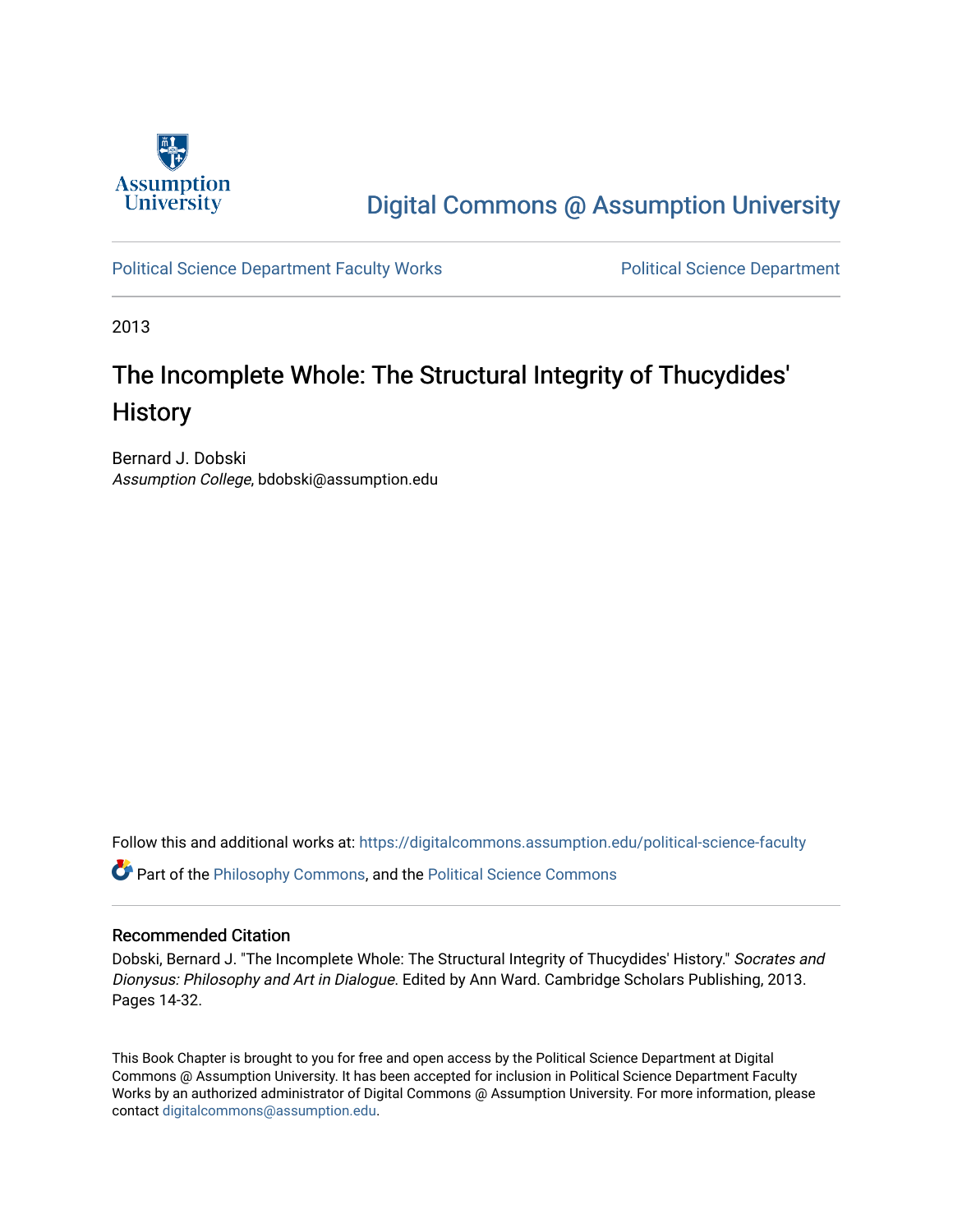### CHAPTER TWO

## THE INCOMPLETE WHOLE: THE STRUCTURAL INTEGRITY OF THUCYDIDES' HISTORY

## BERNARD J. DOBSKI

The History of Thucydides concludes in the middle of a sentence about the 21st year of a war that spanned 27 years. We can resist the temptation to conclude that Thucydides' work is unfinished not only because our author informs us that he lived several years after the war ended (V.26, II.65.12, I.1)<sup>\*</sup>, but because the structural outline of his work shows why its abrupt and apparently incomplete conclusion is necessary. Careful attention to the broader architecture of Thucydides' work reveals a dialectical movement from the tensions within political justice as the Greeks understood it to a presentation of nature as a standard for morality and politics. But in Thucydides' hands, nature as a standard by which one can judge politics and moral virtue must ultimately be exchanged in favour of a return to the standard of Greek—and especially Athenian—politics albeit a return mediated by the foregoing reflections on the limits to political life and human nature. The necessity of this return to the conventions of Athenian politics is thus at once occasioned *and* conditioned by an awareness and acceptance of the fundamental limits (intelligible and otherwise) to the moral and political categories that define human life, an awareness reflected in the puzzling conclusion of the History.

An ending that seems so problematic to so many scholars and readers of this epic appears less so when one refuses to impose on Thucydides a view of what his work is or should be. For those who insist on calling his work a "history" would do well to observe that his work has no official title, that the Greek word for history *never once* shows up in the work, and that the classical definition of history from which our modern conception

<sup>\*</sup> Thucydides' work has no official title. I follow convention by referring to it as the History. All references to Thucydides' History are in standard book, chapter, and, where relevant, sentence, form. Translations are mine and based on the Jones and Powell Oxford Classical Text.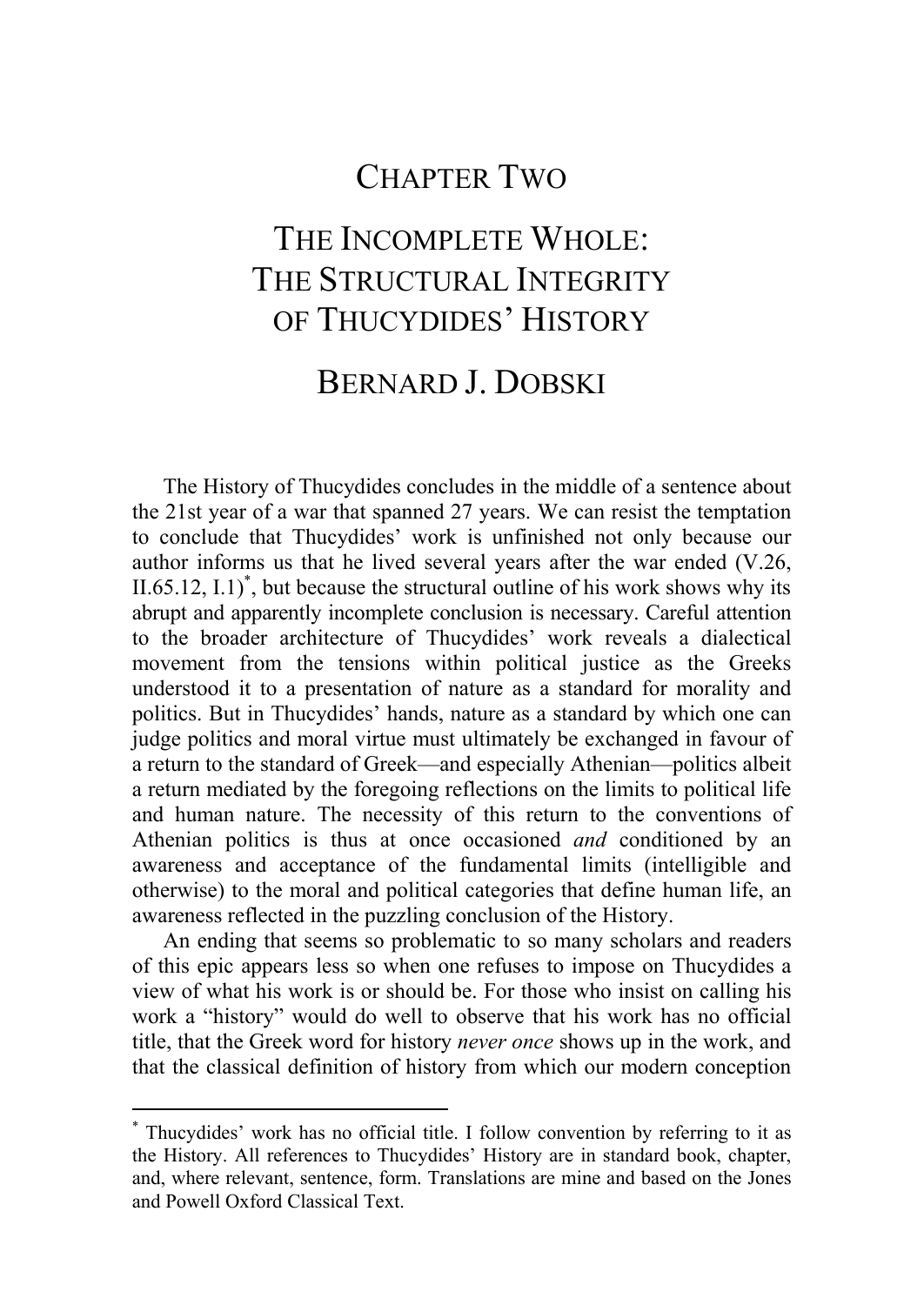derives appears first in Aristotle's *Poetics*, which is to say some two generations after Thucydides wrote. We must therefore relax our expectations that his work should cover the full 27 year war and all that happened in it. If we instead approach the History more naively, allowing ourselves to wonder why Thucydides includes and omits what he does – that is, if we are attentive to the *artistry* of the History, then we can enter into that dialogue to which his History constantly beckons us. Attention to the artistic elements at work in the History is hardly ground-breaking. This path to the political wisdom of the History has already been charted by its best readers (Hobbes 1989, 577; Rousseau 1979, 239; Nietzsche 1977, 559-59). By following in their footsteps, I merely hope to foreground elements of the work's artistic polish that all too often remain undertheorized by contemporary scholarship on Thucydides.

#### **The End and Beginning of the History**

In the last sentence of the book, Thucydides reports that the Persian satrap Tissaphernes "went to Ephesus and offered sacrifice to Artemis" (VIII.109). This final sentence, whose concluding word is "Artemis," recalls the first words of the History which are "Thucydides an Athenian." If we take seriously Thucydides' artistry in composing the History in the way that he does, then we are entitled to wonder what he intends his readers to think by opening his work with his own name, the name of an Athenian male, and by concluding it with the name of a goddess, the twin sister of Apollo, whose temple is in Persia and who represents the power of generation (see Munn, 2000). Scholars of the History have long noted the presence of dyads within the History, some more obvious than others: peace-war, motion-rest, Greekness-barbarianism, Athens-Sparta, justicenecessity (see chiefly Strauss 1963). But if we take seriously this pairing of Thucydides and Artemis, a pairing that would substitute our author for the embodiment of divine reason, then we might add to the list the following dyads: human-divine, male-female, and reason-generation. Since they open and close the History, Thucydides invites us to wonder what these dualities mean for everything that comes between them. The immediate contexts of both the beginning and conclusion of the History shed light on this question.

Tissaphernes goes to Ephesus to sacrifice to Artemis because he needs to heal a breach between himself and the Spartans, his nominal allies in what had become a joint war against Athenian imperialism. Among the many reasons for this breach is the fact that the Spartans had been helping Greek cities in Asia Minor defect from Persian rule. The citizens of one in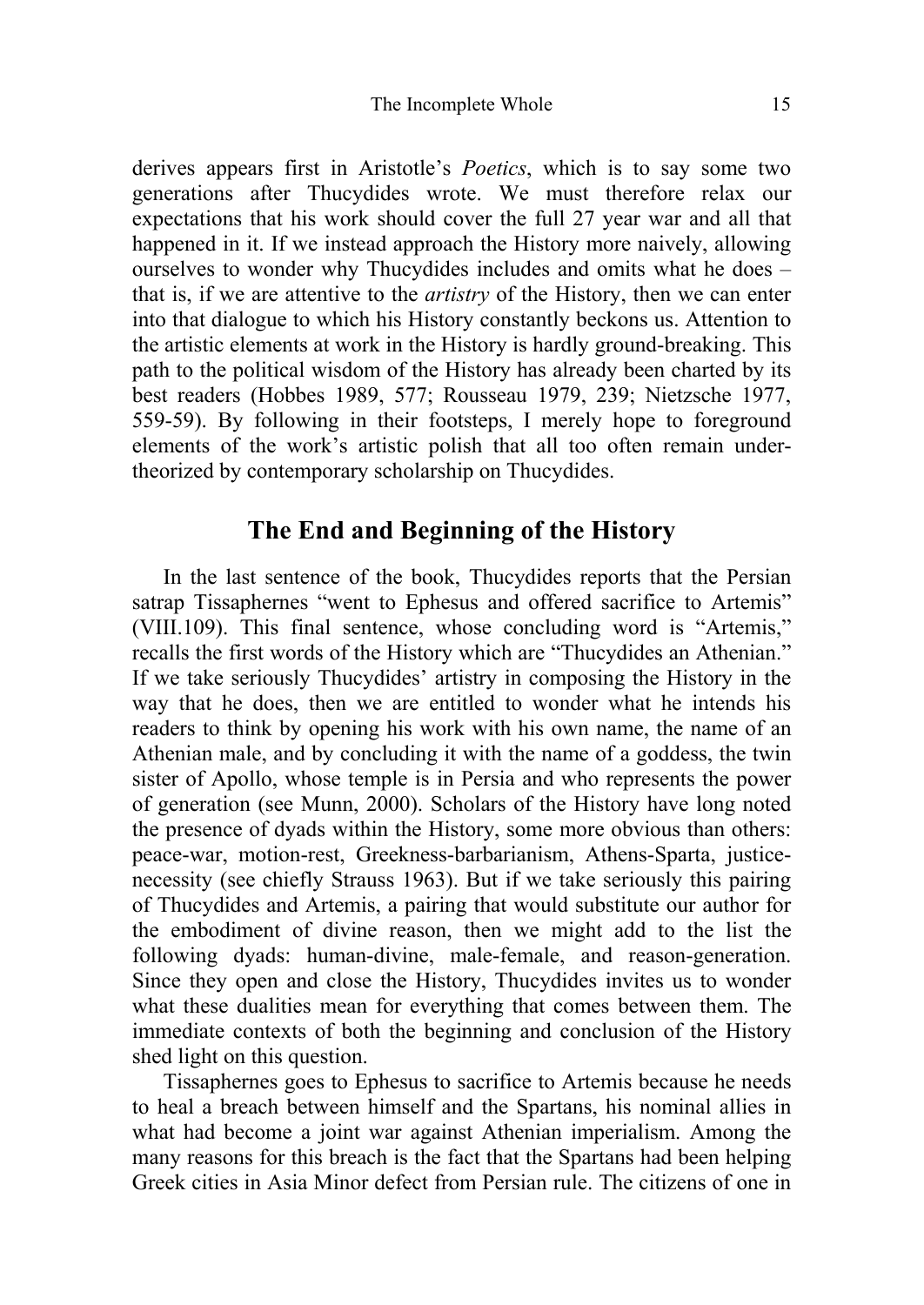particular, Andtandrus, sought help from the Spartans because one of Tissaphernes' lieutenants slaughtered the leading men of their neighbours, the Delians, and he did so under the thinnest of pretexts. Naturally, the Antandrians feared that they might be next (VIII.107-09). The Delians, however, were not Persians but Greeks. They had moved to the Aeolic city of Attramyttium because the Athenians had driven them from their homes in an earlier effort to purify (yet again) the holy island of Delos (V.1), *the* center of worship for Apollo. Tissaphernes thus sacrifices to Artemis to propitiate the goddess on behalf of his lieutenant's slaughter of the inhabitants of her twin brother's holy island.

As with "Artemis," this story about the Delians draws our attention to the beginning of the History, in this case to the archaeology wherein Thucydides charts the emergence and growth of Greek civilization out of a pre-Hellenic past whose "greatest achievement" belonged to Minos: he subdued the rampant practice of piracy in the Mediterranean by seizing for himself and his sons the Cycladic islands (of which Delos was one), expelling their inhabitants (at that time, the Carians of Asia Minor), colonizing them and "outlawing" any future piracy (I.4). It is by virtue of Minos' successes here that later generations could come to view piracy as a shameful thing (I.8; Burns 2010, 36). But by casting Minos as little more than the most powerful and successful pirate of his day, Thucydides also revises the mythopoetic account of the archaic past wherein divine justice governed the affairs of men. In its place, Thucydides intimates that men were governed by the force of internal necessities and thus lacked the moral freedom that would make divine justice intelligible. The concluding scene of his History would suggest that affairs in the Mediterranean are returning to this pre-Hellenic (i.e., barbaric) past. Not only are Greek powers upsetting the affairs of those from Asia Minor, with Athens reprising the role of Minos, but Tissaphernes, using a religious ceremony to advance his political career, subordinates piety to the political interests of his satrapy. The calculus of power recommends this move. At the end of the History, the compulsory considerations of self-interest, and not piety or divine justice, appear authoritative.

While Minos helps establish the peace and commerce that makes Greekness possible, neither he nor his rule are "Greek." What distinguishes Greekness from all other pre-Hellenic life (as well as its barbaric future), is a paradoxical love of victory. For the Greeks, as opposed to the barbarians, victory—in political life (I.6.4) or in Olympic contests (I.6.5)—is sought as confirmation of one's superior nature. Such natural superiority is revealed primarily through (what appears to be) the voluntary restraint of one's own power, a trait that Thucydides describes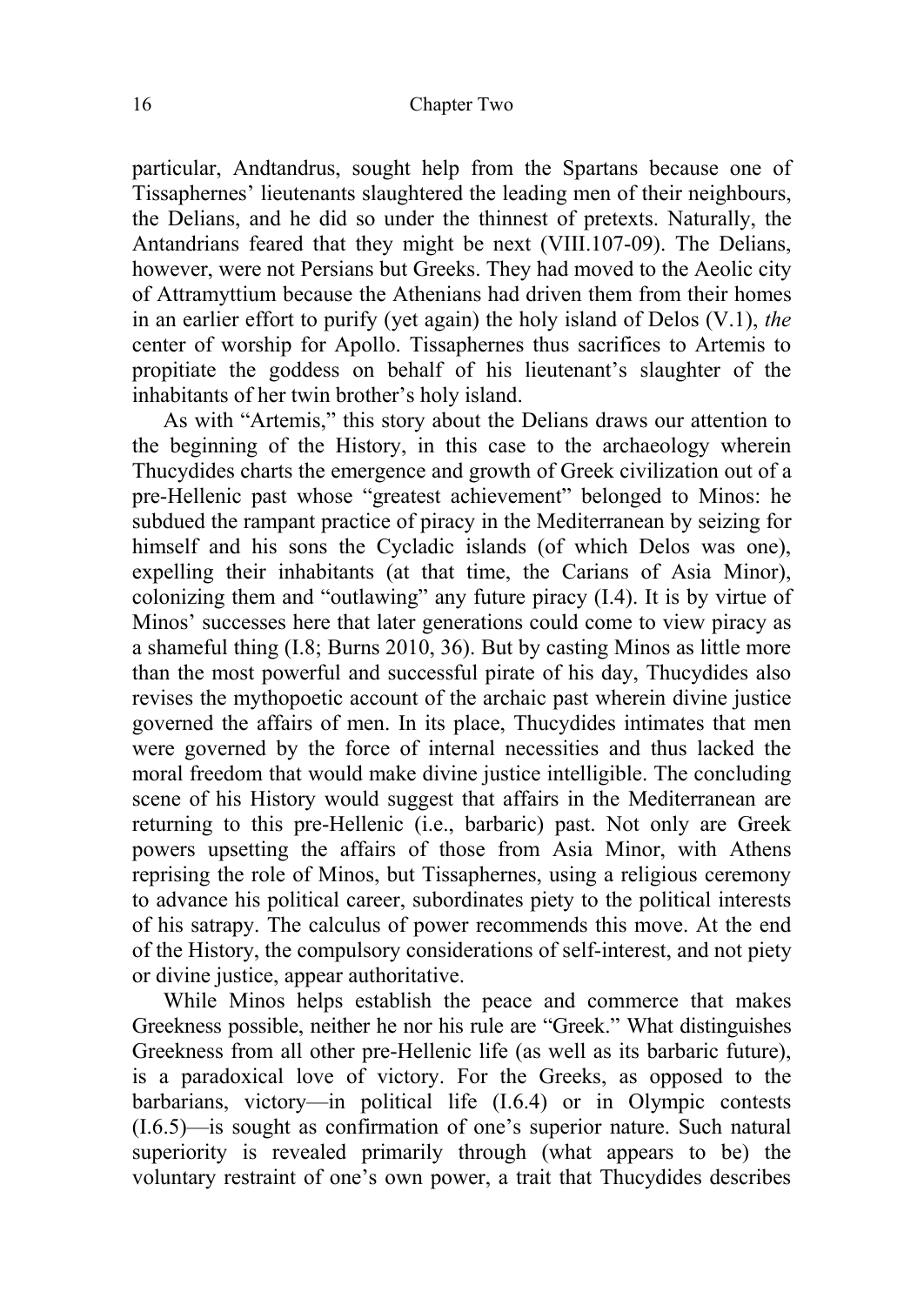as "measured" (*metria*). The Spartan political elite revealed their superior self-sufficiency to those they would rule by voluntarily adopting a style of dress worn by the poor. The Olympic wrestlers did so by competing nude. And the wealthy Athenians did so by discarding the adornments that honored their autochthonous gods (*tettigon*, I.6.3; see Hornblower 1991, 26-27), distancing themselves from such deities, their ties to their particular land that those gods represented and the neediness that both their gods and their land signified. On the basis of such openness to nature, and thus to the truth, the self-sufficient life-in-common that defines Greek politics becomes possible (Dobski 2007, 100-2; 2010, 143-47). But this also means that the core of Greek politics emerges from an unstable combination of the desire to display openly one's radical freedom, such as one often finds in tyranny or imperial rule, with the need to devote one's self freely to the law. This is a volatile mix whose darkest implication suggests that what we understand to be both injustice *and* justice originates from the same source, namely the concern to overcome our fundamental and enduring human neediness. That such a political antithesis should share a common origin resonates poetically with many of the dyads interwoven throughout the History, but none more so than the "twin" bookends discussed above. But it remains unclear how Thucydides understands the Greek openness to nature, at work in the desire to disclose one's greatness for all with eyes to see, to cohere with its concomitant need to demonstrate such greatness through a public display of voluntary self-sacrifice.

Thucydides' final framing chapters point to a possible, if puzzling, solution even as, or precisely because, they recall the opening of the History. Just before his conclusion about Greek affairs in Persia, Thucydides notes the emergence of the regime of The Five Thousand in Athens, praising it as the best government the Athenians had in his lifetime (VIII.97.2). This government was known for being "measured" (*metria*) in part because it effected in its form a judicious mix of the one, the few and the many. This remarkable, if short-lived, regime managed to accommodate the ambitions of Alcibiades and the need for the consent of both the oligarchs and democrats and it did so without either permitting the tyrannical excess of one or subjecting all its parts to the rule of a single principle. The "measured" quality that defined Greekness seems here to consist in effecting a balance of particular contending forces, one that recognizes their independent integrity within the entire community and thereby refrains from trying to impose a single dominant view on its multiple, discrete parts. But if this is true, then it seems the meaning of Greekness has changed; in contrast to those early, wealthy Athenians, the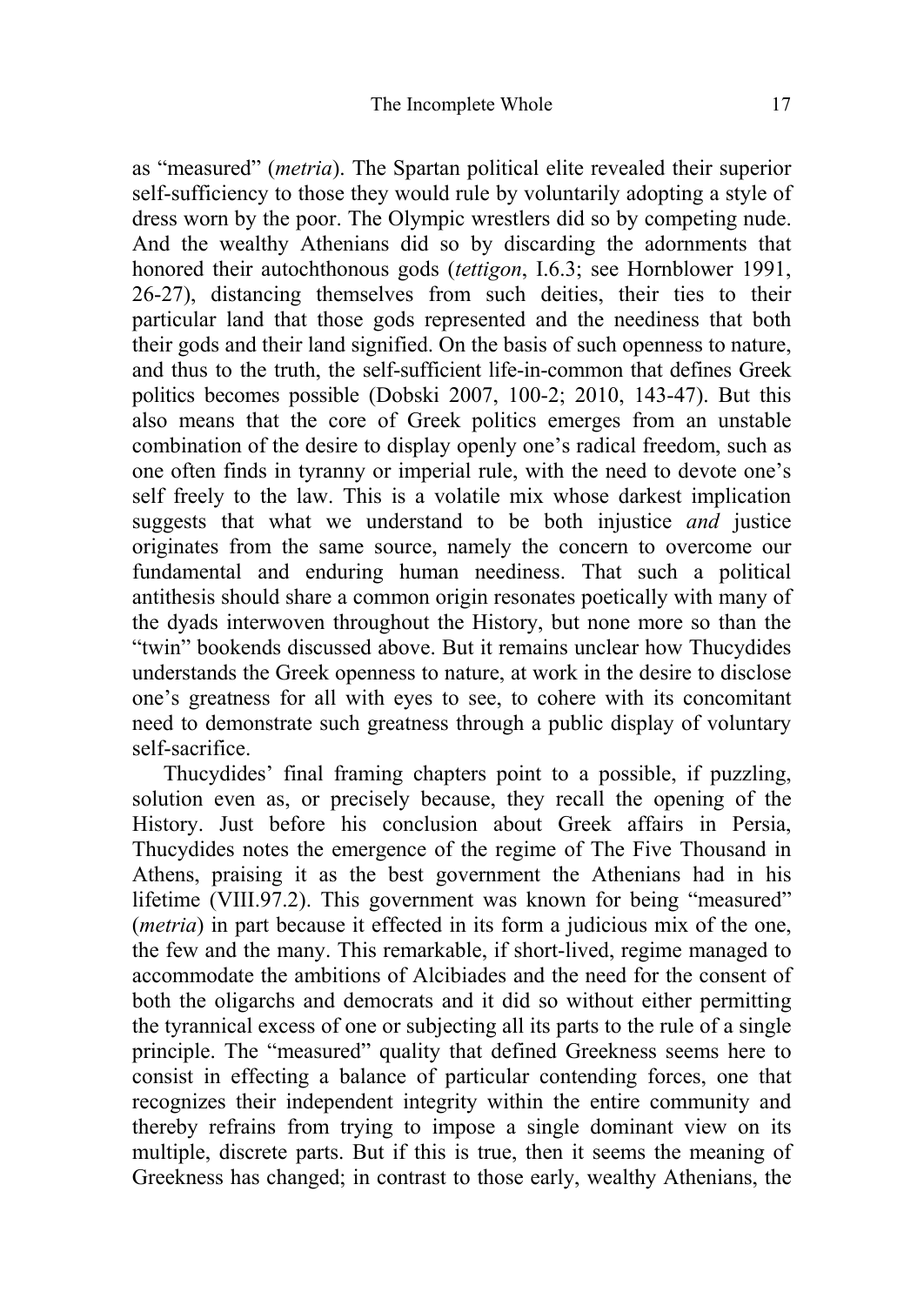parts that make up The Five Thousand do not attempt to display their complete freedom which, in their case, might come through the mastery of the city and its empire. And the balance that this regime effects between the parts of the community is, unlike the Spartan elite, *not* predicated on the belief that the voluntary sacrifice of one's power (i.e., agreeing to accept one's limited role within the new order) constitutes the means by which one part of the city can demonstrate its greatness and thus its claim to rule over the others. What happened to produce this change in Greekness?

#### **Thucydides' Speech**

We can begin to unravel Thucydides' approach to the "measure" of Greekness by understanding Thucydides' *logos* and how that *logos* is revealed through the political action of the History. Much ink has been spilled over Thucydides' programmatic statements about his handling of speeches and deeds (I.20-22) and justly so (Orwin 1989). Given the difficulty of this famous passage, we shall limit ourselves here merely to observing that Thucydides' statements effectively blur the distinctions between speeches and deeds, on the one hand, and between his concern with historical accuracy and his own view of what was necessary on the other, distinctions that he is so careful to draw and on which his explicit remarks here insist. If we assume that Thucydides is in control of his work, as he surely is, then we must resolve this apparent contradiction. One possibility suggests itself. By insisting on such distinctions, his explicit remarks compel us to question their integrity, thereby effectively blurring the differences between them. By doing so, he can point to the true character of such distinctions in a manner faithful to their absence while avoiding the very fallacy he seeks to correct. Such indirectness might prove unbelievable were it not for the argument, placed in the mouth of one of the work's most humane actors, showing the necessity of such deception (III.43).

Now the significance of such blurring comes into focus when we consider that Thucydides presents his historiographical principles in competition with the *logoi* of the poets, and in particular the poetry of Homer (I.10, 21). According to Thucydides' presentation in the archaeology, poets like Homer tend to magnify or adorn the truth. Later, Thucydides links Homer to the political psychology defining Greekness when he informs us that Homer sought victory in his own contests at Delos (III.104); like the Olympic wrestlers whose self-display follows the emergence of Greek politics, the blind poet wanted to display his superior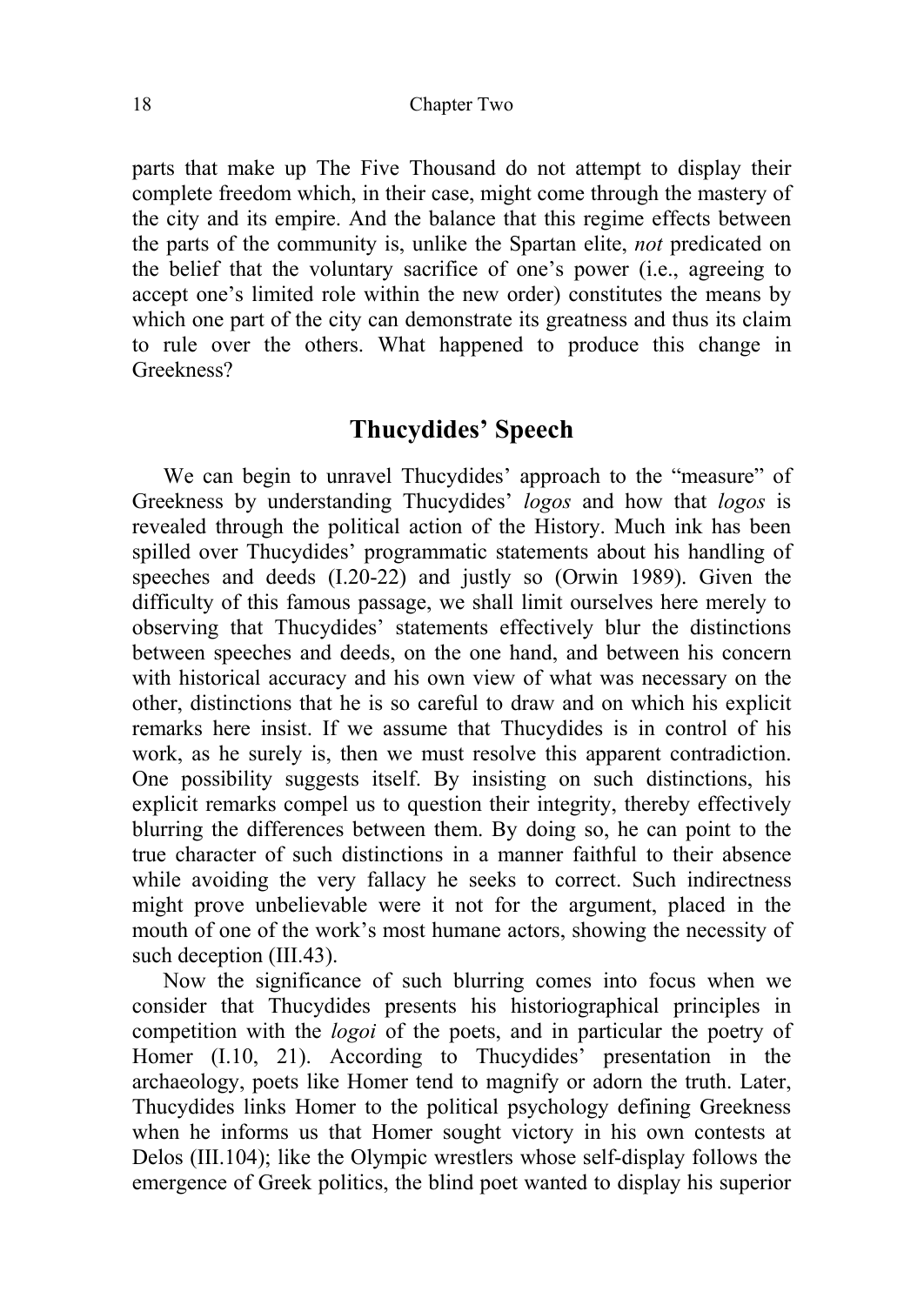nature for all with eyes to see. Thucydides' artistry invites us to conclude that the public display of one's superior nature is a form of political overstatement. If Thucydides is to defeat Homeric poetry, then his treatment of speeches and deeds must not magnify or overstate the truth; he must not "speak" hyperbolically by trying to preserve or insist upon certain distinctions that might not otherwise exist.

In Book VIII we learn that the emergence of the measured Five Thousand is precipitated by a "re-founding" of the Athenian democracy at Samos (VIII.76). And this re-founding was set in motion by the murder of Hyperbolus (VIII.73-4), Thucydides' *only* reference to a prominent Athenian whose actions were otherwise well known to classical authors like Aristophanes (*Peace* 681, 690, 1319; *Acharnians* 846; *Knights* 1304, 1363; *Clouds* 551, 557, 623, 876, 1065; *Wasps* 1007; *Thesmophoriazusae* 840; *Frogs* 570 ) and Plutarch (*Nicias* 11, *Alcibiades* 10-15, *Aristides* 7). It is not altogether fanciful to think that Thucydides, by showing how The Five Thousand is made possible by the elimination of a kind of "political hyperbole," invites us to link his speech to the virtue of a community he praises most highly. Perhaps the greatness of Thucydides' speech, like the "measure" achieved by parts of The Five Thousand, is revealed by its refusal to claim to *deserve* victory on account of its voluntary self-restraint; perhaps Thucydides improves on the "Olympian" Homer because his handling of speeches and deeds reflects a restraint that conforms to the truth about the relationship between the two, one which preserves their interwoven partiality within the context supplied by the History and which can only be grasped through the prism of Thucydides' remarkable indirection. Of course, as it turns out even The Five Thousand cannot come into being without at least *some* hyperbole; Alcibiades' reintegration into Athenian politics, so critical to the success of this regime, is made possible partly by his own exaggerations to the Athenian naval forces at Samos (lit. *uperballon*, VIII.56.4, 81.2). If Thucydides' work is to be a "possession for all time" and not some fleeting political mirage, then his "measured" speech must surpass the virtue of even this regime.

Book VIII begins with the Athenians, struck by news of the disaster in Sicily, putting their affairs on a more moderate basis (VIII.1.3). But by the end of Book VIII Athens is under a measured regime (VIII.97). One of the critical steps along this path from moderate to measured is Athens's "voluntary" change from traditional democracy to the oligarchic rule of The Four Hundred. This change was effected by the dialectical exchanges of the oligarch Pisander (VIII.53); in his conversations with individual defenders of Athenian democracy, Pisander convinced his reluctant opponents, one by one, to set aside their hope that the war could yet be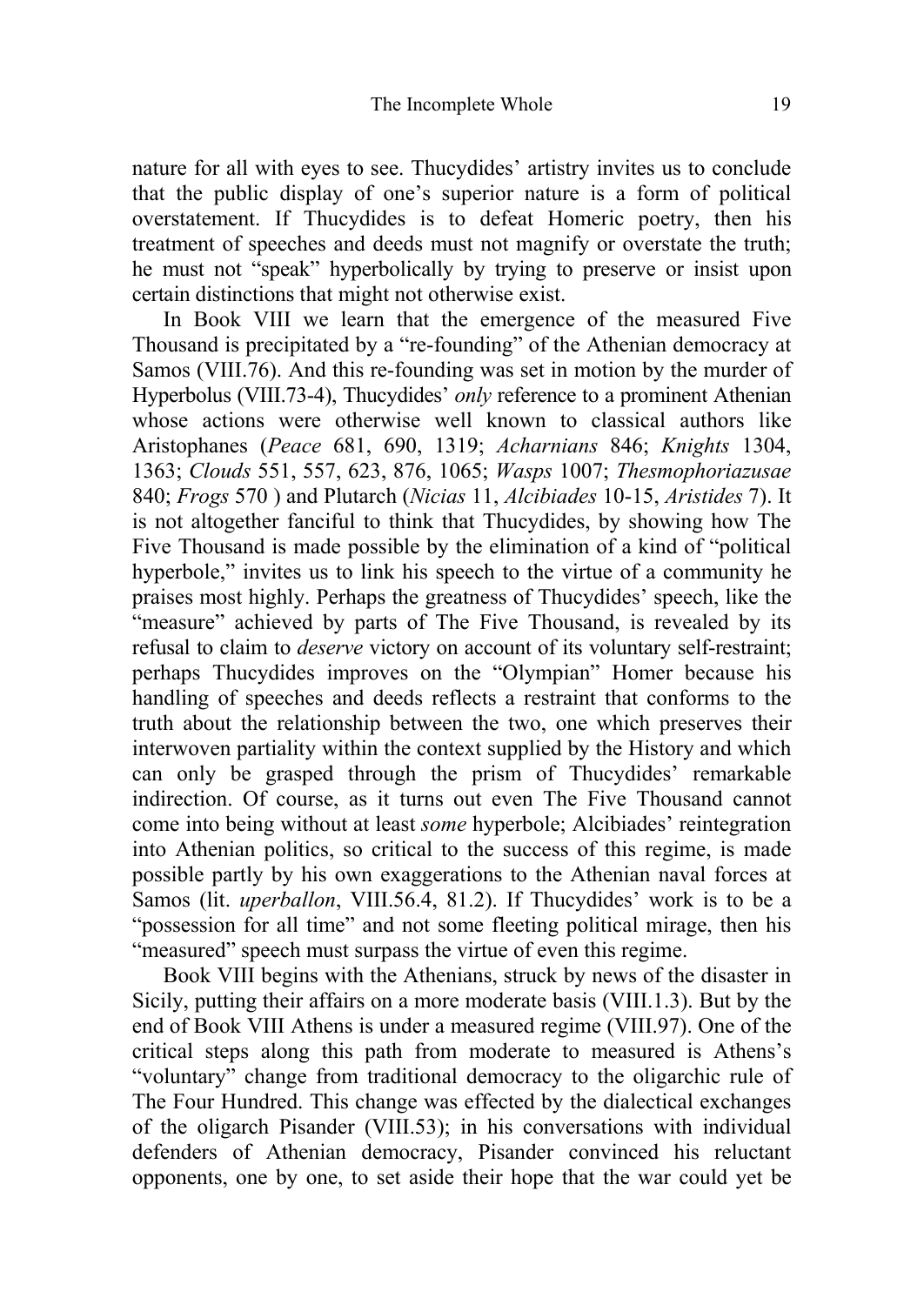won if they retained their cherished ancestral regime. Similarly, the Athenian ambassadors to Melos, through their conversation with the Melians, sought to cure their interlocutors of their hopes that the gods, the Spartans, or chance would help them avoid defeat and enslavement at the hands of the Athenians (V.85-113). And in an earlier (and much neglected) exchange between an Ambraciot herald and Athenian soldier (III.113), we see dialogue reveal the truth about an annihilation so extensive and so devastating that it surpasses belief, leading the wailing and panic-stricken herald to abandon the pious task on which he was sent. If Socrates is right that dialectic is like rubbing two sticks together (*Republic* 435a), then Thucydides reminds us that such "back and forth," while illuminating, can also be politically destructive—especially when it arises naturally (II.76). Thucydides casually drops this "aside" in his account of the siege of Plataea. There his treatment of the daring Plataean escape makes it clear that the ability to find "the measure" (*ton metron*; III.20.4) is necessary if one hopes to be saved, even if it means that one cannot also save the community and many of its members. If we are to grasp in Thucydides' speech his appreciation of "the measure," one that can save us even if it means foregoing some of our most cherished beliefs and attachments, then we must read Thucydides' History dialectically.

To this way of thinking then the History can be read as revealing Thucydides' own education (Dobski 2010, 131-32), one learned at the feet of that violent teacher war (III.82). To access that education, we need to remain attentive to the structure of the work, a structure that, as much as its speeches and narrative, conveys an argument about the priority of politics to human wisdom. For the purposes of the present sketch, we can identify four major parts of that structure: Part One—Book II.1 to Book IV.133, or more specifically to V.17; Part Two—Book V.18 to V.113; Part Three—Book VI.1 to Book VII.87; Part Four—Book VIII. It is true that these divisions follow the major acts of the war and that they coincide with the "Books" that tradition gives us. But they also represent the steps of an argument, internal to the History, whose logic I hope to clarify. Needless to say, what follows can only constitute a sketch of the History's structure, one whose contours I draw more sharply than the History would otherwise allow. Much that needs to be said will have to remain unspoken.

#### **The Structure of the History: Part One**

Thucydides opens Part One and Part Two by noting that his account of the war will follow natural or seasonal chronology (II.1, V.20.2). He does not follow the customs of his time by recording events according to who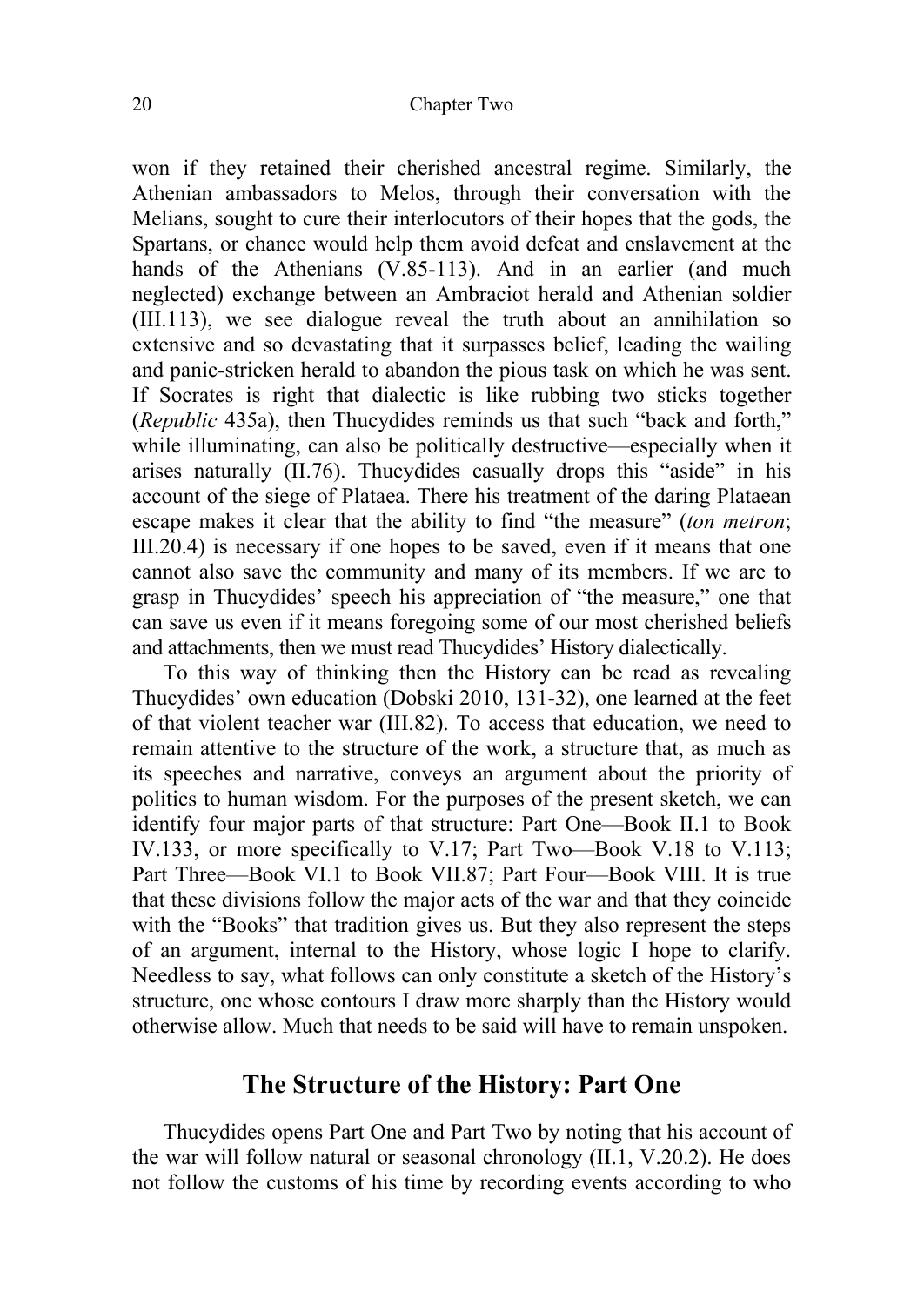held high office (i.e., archons) or who won high honors at the time of a particular event (i.e., Olympic victors). After all, people disagree about when a particular term of office began or ended and the celebration of religious festivals or athletic contests can be altered and even suspended entirely by human agreement (V.20.2). The change of seasons, however, occurs regularly and entirely independent of human agency. And yet in both passages Thucydides identifies the years in question by referring to archonships, Olympic games, religious festivals and priestess-ships (II.2, V.20.1). Thucydides' puzzling procedure here forces us to pose a question: is the proper source of human guidance a nature that is the same always and everywhere and knowable to the unaided human mind or are we to take our bearings from the political community, whose laws and customs vary from place to place and time to time? Throughout most of Part One, Thucydides approaches this question solely from the perspective of the political community. Framed largely by the career of the Argive priestess Chrysis (II.2-IV.133), Part One examines a conception of politics which understands itself to be an authoritative, self-sufficient whole, one to which all else, even religious custom, is subordinate; as such the regular movements of nature, of growth and decay, are irrelevant from the perspective of the law. It is perhaps fitting then that we find early in this Part Pericles' famous Funeral Oration (II.35-46), a speech which gives luminous expression to what political life can mean at its highest—the glorious path to individual human fulfillment through a deathless reputation unblemished by time and fortune. But of course, this is not all.

As even the casual reader of the History knows, Pericles' eulogy is followed immediately by the devastating plague at Athens (II.48-2.54). And throughout the braided narrative of Book II, we learn of Athenian alliances with the Macedonians and Odrysians (II.29, 80, 95-101), massive and mighty kingdoms both, each on the fringe of civilized life and barbaric existence (cf. also II.15.2 and 97.6-6). In this context, Pericles' golden words are like that partial solar eclipse recorded at II.28, one where the stars can be seen at day-time: against the darkened backdrop of barbarian constancy and the plague, the brilliant Periclean Athens shines, dimmed perhaps, but not obscured by the less impressive, if longer lasting, luminaries of Perdiccas and Sitalces. And yet, if part of what makes Greekness distinct is a devotional submission to the common good, then Thucydides' artistry here, which suggests a deeper link between Greeks and barbarians, leads us to wonder about the integrity of the element that defines Greek politics. From this perspective, the first section of Part One (II.2-III.85) examines the limits to a conception of politics rooted in divine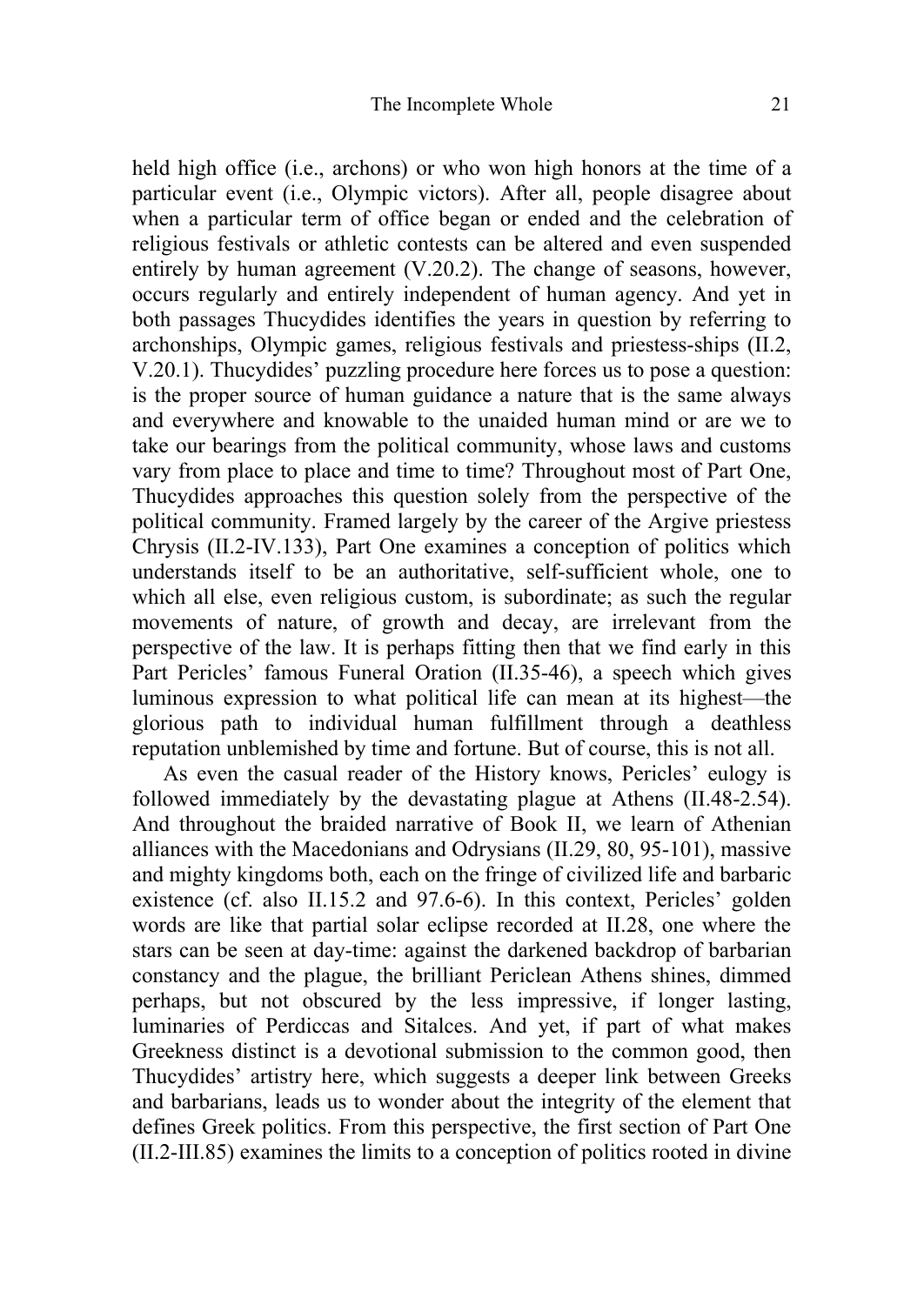and ancestral authority. And this entire section is framed by the Theban assault on Plataea.

The initial Theban sally on the city is frustrated by Plataeans digging through the walls of their private homes to coordinate their resistance (II.3). By breaking down what separates them as particular individuals the Plataeans courageously secure what is common to them all (cf. I.93.2). Thucydides builds on this wonderfully rich image when he turns to the first Spartan invasion of Attica. Faced with this threat Pericles ordered those who lived in the countryside to move to the city and take shelter behind its walls. As they did so, these people carried in with them the doors, shutters and walls of their country homes (II.14). That the Athenians clung to what privately separated them even as they "united" (cf. II.16.2) proves disconcerting for a city that sought to place the good of the community over that of the individual. And yet, as the experience of the plague in Athens reveals, there is such a thing as being too close together (II.53 and II.16-17); perhaps distance between us—such as is provided by walls and doors—is necessary. To have a healthy city requires more than just strong walls protecting "us" from "them"; it requires striking a judicious balance between mixing together and separating its own various distinct parts.

It is the genius of Pericles, a man most capable in speech and deed, that he is able to "mix and separate" so effectively (I.139). For instance, Pericles is the only speaker in the entire History to deliver a speech that produced unanimity in his audience (I.140-144), getting his contentious citizens to agree on all of his points both general and particular (I.145). Later, when the Spartans ravaged the Attic countryside, Pericles sent the knights, simmering with rage and resentment behind the walls of Athens, on ships especially designed to carry horses to attack the Peloponnesian coast. By placing the land-force par excellence on water (II.56; cf. II.17, 23; for another approach entirely, see II.31) Pericles was able to defuse civic tensions. And this ability to join and separate parts of the city in various combinations for the common good highlights Thucydides' otherwise obscure reference to the long-standing Athenian practice of using the city's ancient fountain to consecrate marriages (II.15.5), unions critical to the successful foundation of a community. In both cases, we see that whether the "parts" are oligarchic and democratic or male and female, "water," or motion, can be used to elide the distinctions between them, allowing one to create a union that also preserves particularity.

Of course, such unions can be fragile, especially when the moral and political categories binding them possess this same kind of mixed quality. Thucydides' account of the origins of Greekness already anticipated some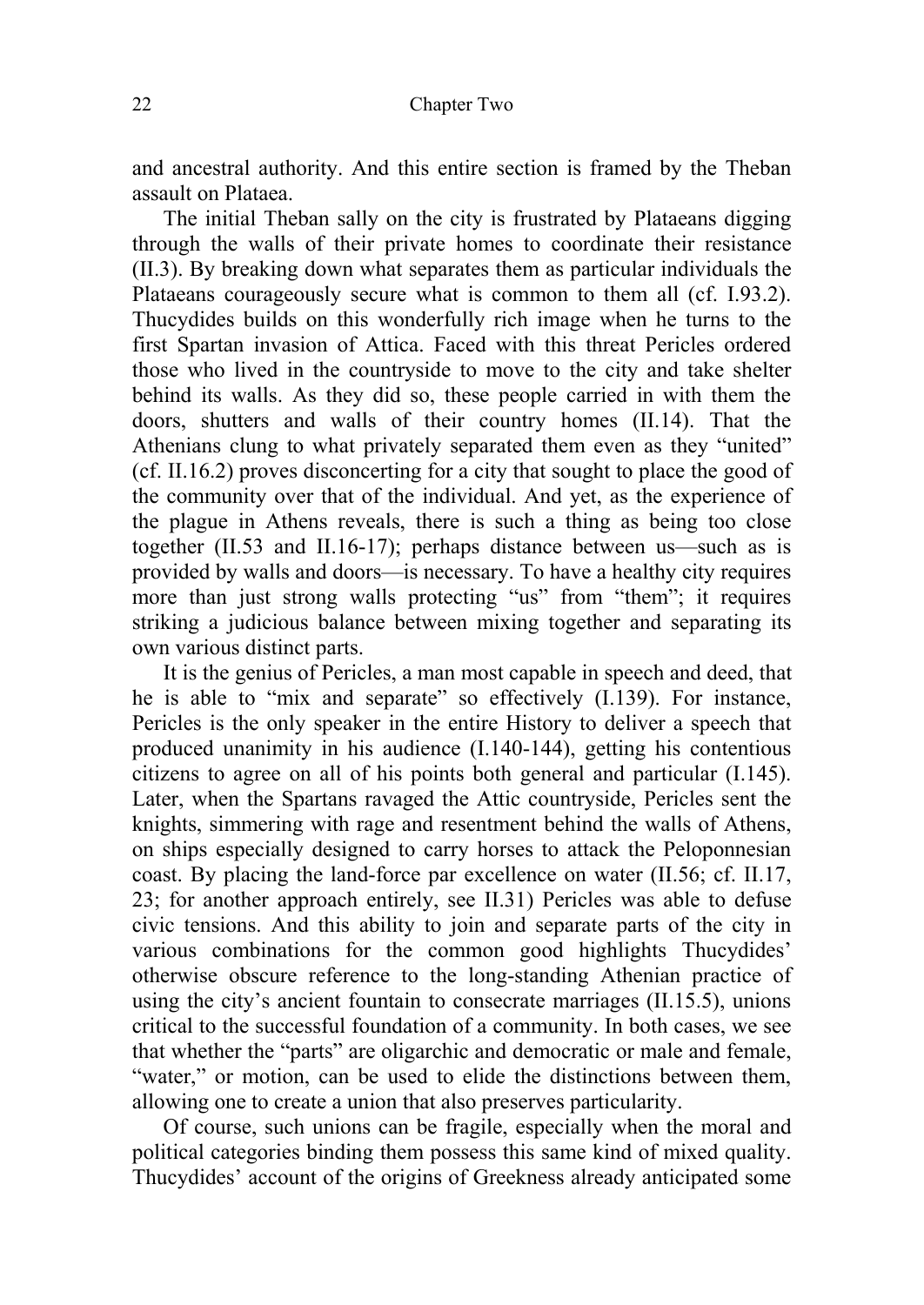of the difficulties with a conception of justice that tries to combine a radical love of freedom with devotional submission to the law. But these difficulties are given their fullest treatment in the Corcyrean civil war (III.69-85), whose report follows the pitiful surrender of Plataea to Sparta and Thebes (68, especially 68.3; cf. II.3,14 and I.93.2). The sharp clash of partisan interest in Corcyra punctures the image of a hermetically sealed political community, one defined by a shared conception of the just and the good. Driven by the compulsory power of the apparent good (III.82; 45), individuals are no longer able to articulate a vision of the common good robust enough to convince them to set aside their own self-interested pursuits. In Corcyra, peaceful and civilized life gives way to a complete or nearly-complete Hobbesian State of Nature, one in which the laws of the gods and of men are disregarded almost without shame. *Almost*. For while the conception of politics as a self-sufficient whole rooted in divine and ancestral authority might prove problematic, Thucydides prevents us from dismissing political life completely. After all, even as they tear each other apart, the Corcyreans do so in the name of or motivated by moral categories (III.82.8), albeit ones now distorted by the pressures of the civil war (Ahrensdorf 2000, 587-88). It seems that while one can bend the meaning of words, one cannot do the same to human nature. Perhaps then there is hope. Perhaps supremely talented individuals can look to nature as a standard for their conduct of political affairs. Perhaps nature can authorize laws whose weakness in the face of human passions suggested that their power rested on little more than convention.

Thucydides appears to take up this alternative from III.86 to V.17, where he presents the careers of two generals, Demosthenes, an Athenian, and Brasidas, *the* outstanding Spartan, two men who, in many ways, reflect opposed views of nature. It is true that both men possess truly outstanding natures, ones whose virtues owe virtually nothing to the cities they fight for. But Demosthenes approaches nature as a guide and thus a limiting factor; one that can be used, imitated and perhaps even improved upon, but not one that can be overcome and disregarded. Thus Demosthenes' initial failures in Aetolia (III.97-98) and his later successes at Olpae (III.108, 110-11), Idomene (III.112), Naupactus (III.102) and Pylos (IV.8-36) and even his later failure at Epipolae in Sicily (VII.43-45) can be understood against the backdrop of the earthquakes, tsunamis and volcanoes whose report introduces his story (III.87-89). Moreover, Demosthenes' successes here derive in no small part from attention to the proper mixing and separating of forces (see 107.4, contrast Ambraciots with the Mantineans at 108.3; 111.3-4). His victories thus recall Pericles' unique ability to take the measure of and balance the contending forces of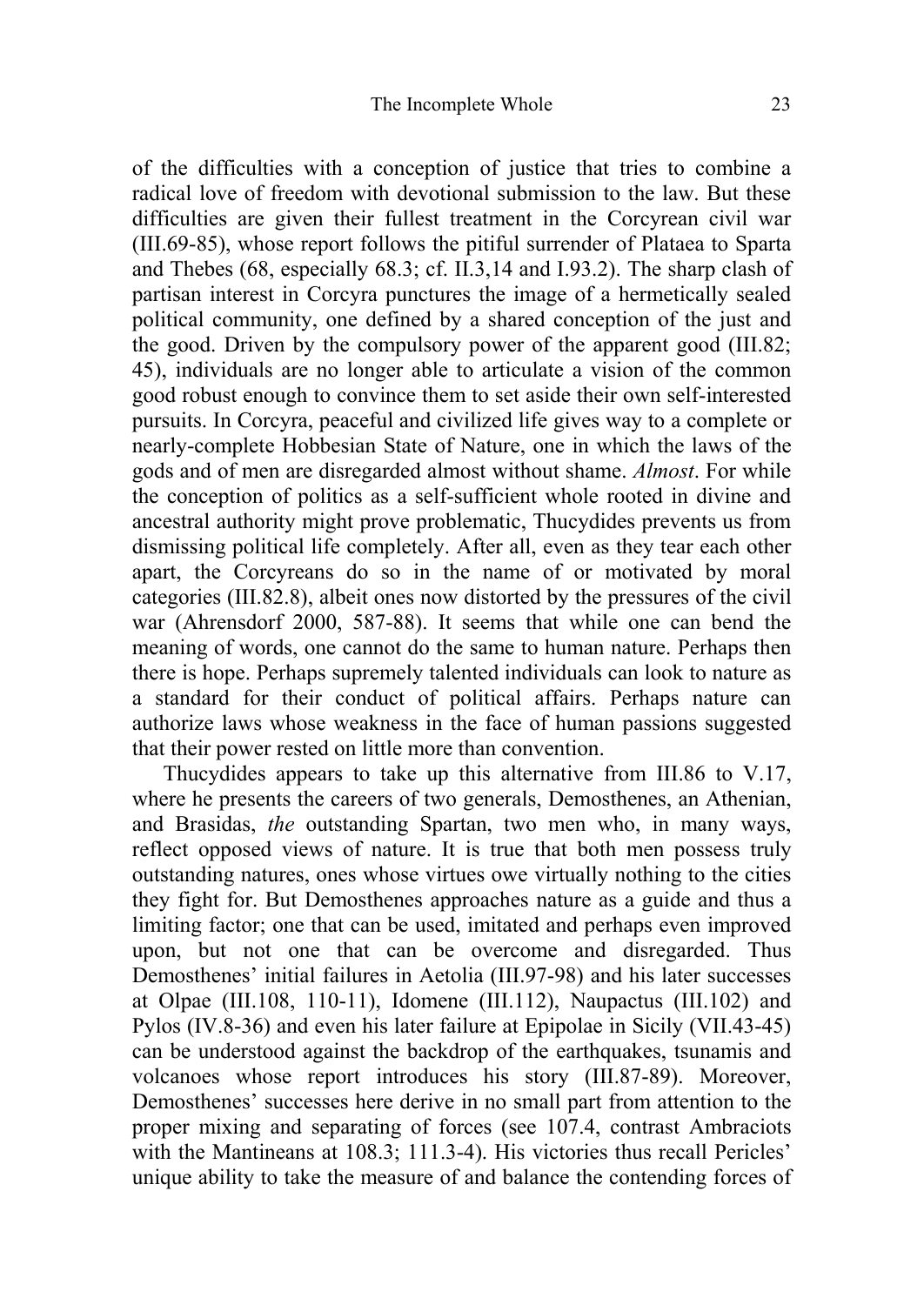Athenian politics, one that Thucydides elsewhere suggests (II.102) is predicated on a mechanistic view of nature that rejects the possibility of providential gods who intervene in our affairs according to our understandings of justice.

For Brasidas, on the other hand, alone in Thrace with an army full of Helots, nature is *his* nature and not the principles of the material world through which he marches on the way to more conquests. His greatness is not the product of harnessing the physical world to fit his designs; the greatness of Brasidas' nature comes to sight in his sweeping disregard of any and all concerns with the Spartan rule of law. It is what allows him to break with his ally Perdiccas (IV.83), to procure deceitfully the revolt of Athenian subjects (IV.84, esp. 86.6-7, 88, 105) and to openly and clearly violate the truce signed by Sparta and Athens (IV.120-1, 123, 134). Like an earthquake at the time of an eclipse and new moon (IV.52), Brasidas' victorious march through Thrace exhibits an unbridled nature in motion with no cosmic light to give it its bearings or to check its flow.

In the end however, the alternatives represented by Demosthenes and Brasidas are inadequate from Thucydides' perspective. Demosthenes' attachment to a nature that is apparently indifferent to human affairs reflects a particularly Athenian turn of mind, one whose openness to nature represents the flip-side of a pious concern for what one might call "divine" or unchanging wholes. Like the Athenians at Delos, whose increasing efforts to liberate Apollo's holy island from all that generates and de-generates reflect a pious concern with unblemished wholes (I.8, II.8, III.104, V.1, VIII.10), Demosthenes appears to operate militarily on a view of nature whose mechanistic principles are unchanging (compare Nicias at Minoa, III.51 with Demosthenes at Leucas, III.94). It is true that his signature victory at Pylos derived from an appreciation of the nature of *that* particular place (IV.3.2; cf. IV.4.3 contra Strauss 1963, 159). But his strategy there was earned through the hard lessons of Aetolia, a strategy that he used first against the Ambraciots and parts of which he appears to re-create for a third time en route to Sicily (VII.26, 27 and 31; cf. IV.28, 30, 32 and III.97). Insofar as nature remains unchanging and intelligible to Demosthenes, and therefore something that humans can manage for their purposes, it is not entirely indifferent to human concerns. And when we view his career as a whole Demosthenes appears as a man who, at crucial moments, relies too much on trust (Orwin 1994, 122). He is too trusting of his fortune in Aetolia (III.97, 98.4), too trusting in the stability of nature in Sicily (and perhaps even at Pylos), and, for a man willing to contradict *two* generals before Pylos (IV.3), he is too trusting in the judgment of Nicias at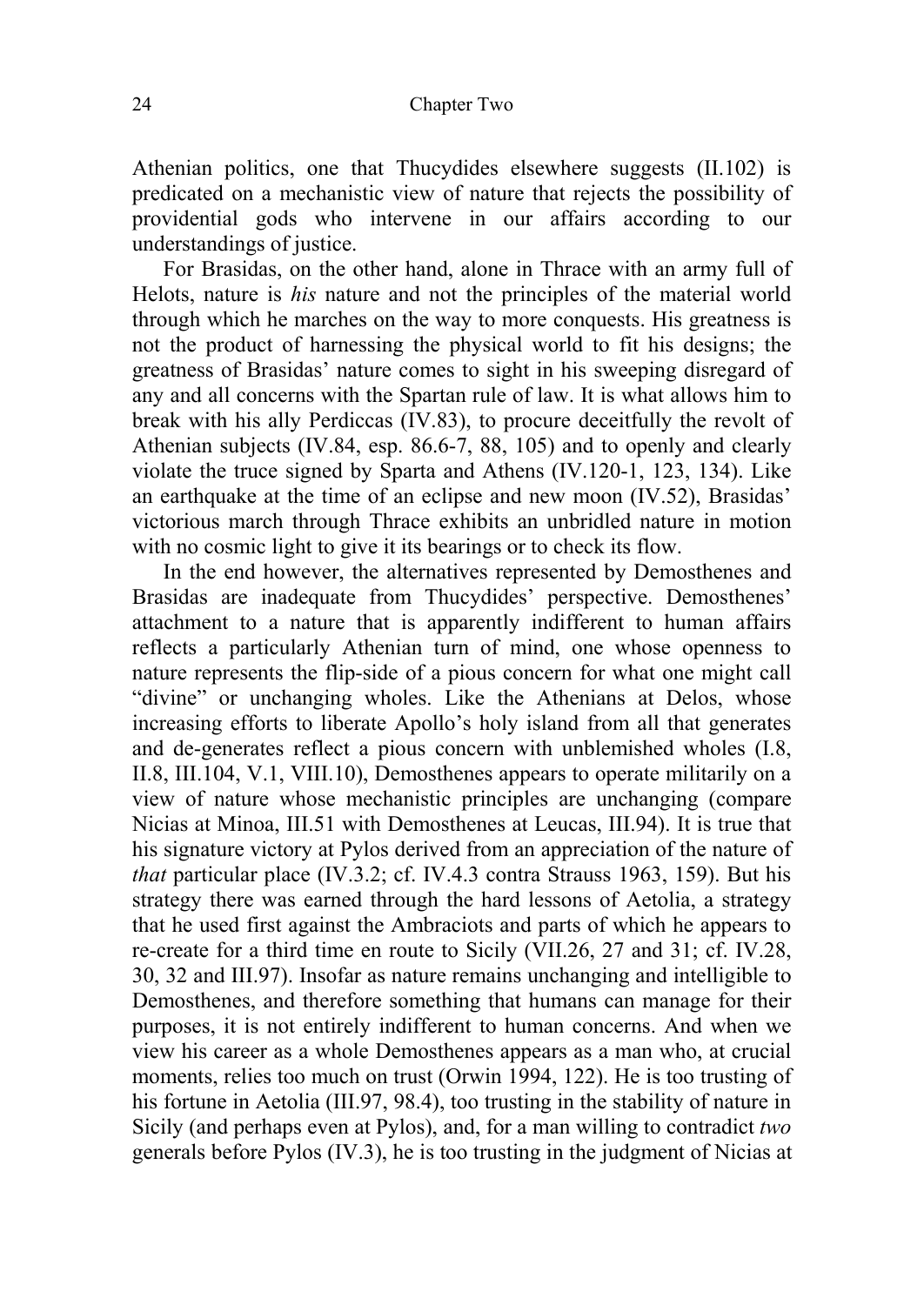Syracuse (compare his judgment at VII.47.3 and 49.2-3 with his decision at 49.4; see also his "last words" at VII.78.1 and 77).

Brasidas, on the other hand, cannot represent an adequate solution to the problems of political life if only because he seems to seek to leave behind political life completely. In being crowned by the Scioneans as an Olympic champion (IV.121) and venerated by the Amphipolitans as the founder of their colony (V.11), Brasidas wins those glories and honors sought by aspiring tyrants (I.126) and which are reserved for only the most revered, an immortality that belongs to those able to transcend political life entirely. And yet, Brasidas can only win the open acknowledgment that he seeks for himself by a kind of noble suicide—an act of selfless service to the common good in pursuit of individual glory—in which he leaves behind the means that allowed him to demonstrate his greatness in the first place (Burns 2011, 520-21). There may be no greater illustration of the incoherence at the core of Greekness than the illustrious end of this most famous Spartan. It is particularly fitting that the transpolitical trajectory of Brasidas' career emerges against a backdrop in which the inhabitants of Delos are expelled (V.1), Cleon is dispatched (V.10), Thucydides is exiled from Athens (V.26.5, IV.105) and Chrysis is on the run from Argos (IV.133). As the first ten years of the war come to an end, it seems that everyone is leaving politics.

#### **The Structure of the History: Part Two**

Part Two offers something of a backlash against the problems posed to regimes like Sparta by the natures of a community's most impressive individuals. In this Part, beginning at V.18, one encounters the text of a series of treaties and alliances (V.18, 23, 47, 77, 79; see 36, 45, 50 for even more treaties and alliances that are attempted but never consummated and 31, 39, 32, and 41 for the details of alliances, an armistice, and a truce that are discussed, but not recorded verbatim). These documents represent the effort to concretize and thus stabilize the contending interests of parties jockeying for power. What Pericles managed to keep in motion domestically, these treaties try to stabilize "permanently" in the international realm. But all of these treaties and alliances, forged under the awning of the Peace of Nicias, fail; and they fail because they insist on the sharpness of distinctions that political and human life do not allow, aspiring to a fixity of particular interests and needs. Thus the absurd length of these treaties (50 and 100 years respectively) and their detailed stipulations on oaths, each more elaborate than the next (V.18.9, 23.4, 47.8-9), testify to an implicit gap between what justice always requires and what we think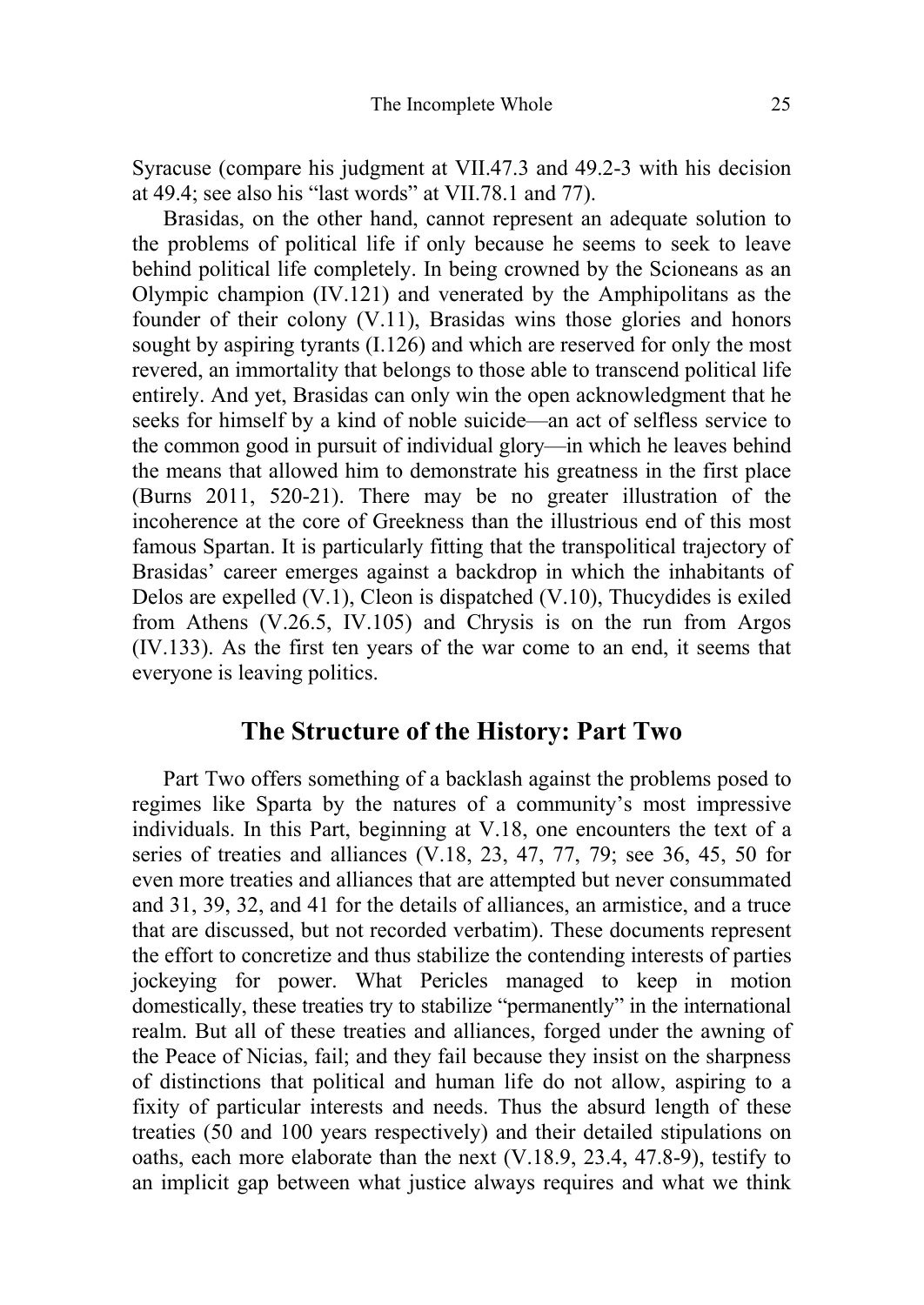#### 26 Chapter Two

our self-interest can at times demand (cf. Alcibiades' "treaty" at V.77). Of course, the failure of treaties here to secure their goals has more to do with the limitations of the kind of political speech they represent than it does the ever-shifting forces of politics. After all, the rule of Pericles and The Five Thousand (both of which earn Thucydides' genuine, if conditional, praise, II.65, VIII.97) respect the dynamics of a community's parts within a coherent political whole. At the end of Book V, Thucydides illustrates the limitations to political speech in the dialogue between Athenians and Melians, the substance and outcome of which bears on the status of justice among nations.

Contrary to the long-standing claim that the Athenians at Melos represent hard-headed realists, it is the Melians, not the Athenians, who introduce the "realist ethic"; they tell the Athenians it is not unreasonable for men in their position to tell lies if such lies will save them (V.88). But the Athenians reject the need to resort to deception to make their case and instead insist upon a rhetorical candor that runs contrary to their political objectives. It is in the very frankness of their famed Athenian thesis (that the strong rule where they can and the weak suffer what they must) that the Athenians reveal their moral concerns; they want the Melians to surrender to them on the grounds of their self-evident superiority. For them it is not so much that their "might" makes them "right" as it is that their being "right" makes them "mighty." But the Athenians fail to translate the sign of their superior strength into evidence of their superior goodness. Even more than that, the Athenians make the contradictory claim that their virtue makes them noble and is thus its own reward even as it is the means by which they are to earn rule over the Melians, a rule which in turn will signify their superior worthiness. Though they would correct the naïve hopefulness of the Melians, it is the hope of the Athenians for a world that recognizes and rewards their superior goodness, a hope no less naïve than that of the Melians, that needs correcting.

The Melian dialogue, by revealing the incoherence of the Athenians' efforts, suggests that any attempt by purely human means to disclose openly and candidly the link between superior moral goodness and superior power requires a less direct route, a less candid route, a less explicit route, one that cannot be captured in speeches and certainly not captured in treaties. For while gods might yet bestow blessings and curses upon human beings, they cannot be known to do so on the basis of the moral understanding moving the Athenians here and at the core of Greek politics. If we remain concerned with discovering an intelligible order to our moral and political lives, then we must be open to the possibility that the truth of about where we should look for those limits that may rightfully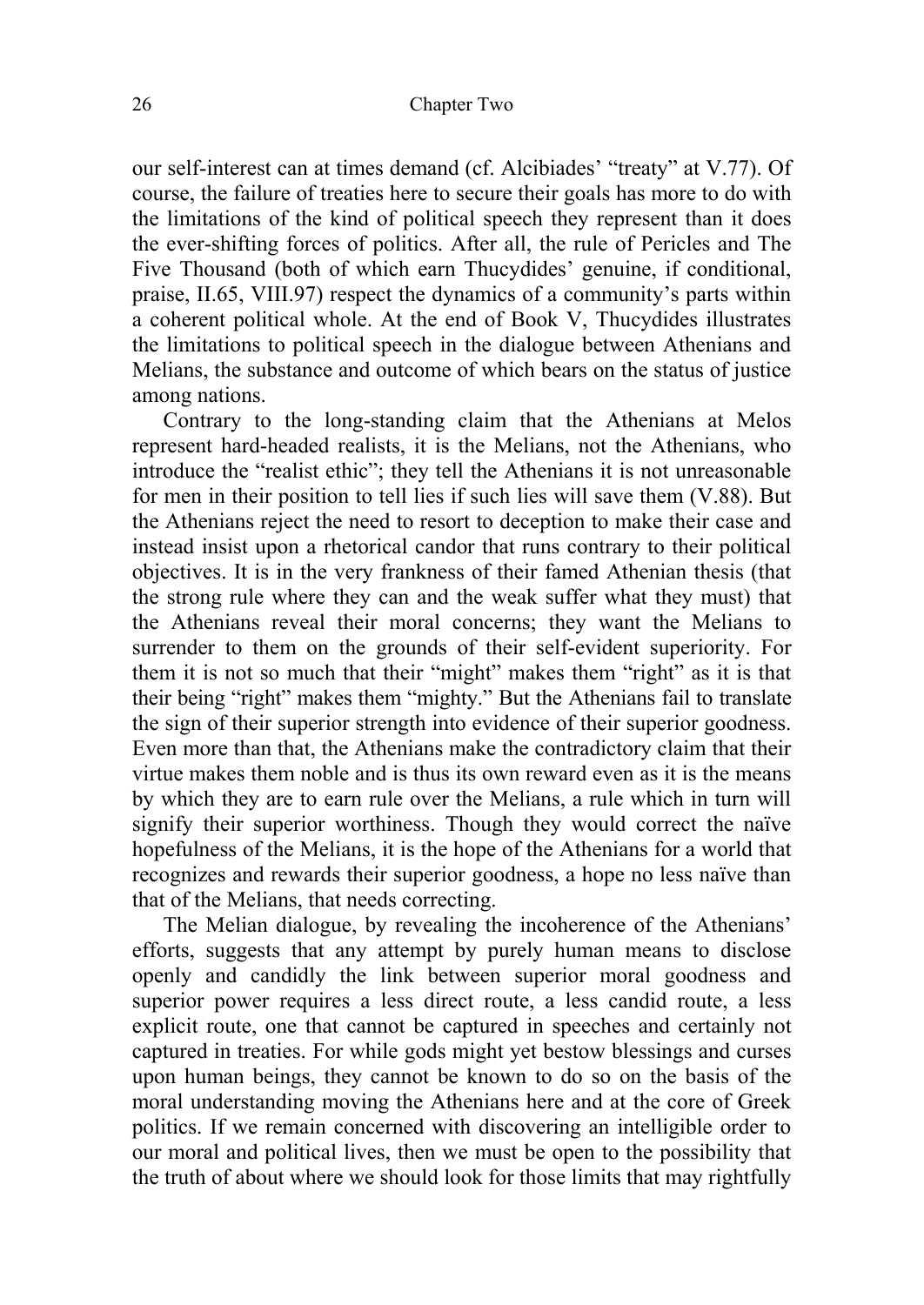guide us—nature or custom—cannot be openly or explicitly revealed to men.

This may explain why Thucydides notes at the beginning of Book VI that the poetic accounts of the ancient past in Sicily are irrelevant from his perspective (VI.2). If their claims of revelation cannot provide us with knowledge about what they reveal, then we cannot confirm or deny their stories about the monstrous Cyclopses and Lastrygonians, beings who lack origin, terminus and detailed particularity (VI.2). We therefore need not bother engaging these accounts. Thucydides thus draws a contrast here with his approach to the poets in Book I and this contrast, combined with his Sicilian archaeology, signals that he is going to start anew. In fact, in Part Three (Books VI and VII), Thucydides doesn't just set aside the poetic treatment of the gods. He also is remarkably silent about those nonhuman motions that cause so much suffering in the rest of the History (though see VI.70, VII.53 and 79). Thucydides' account of the Sicilian campaign focuses solely on human nature as it comes to sight through Athens' engagement with Syracuse.

#### **The Structure of the History: Part Three**

Syracuse represents the Athenian alternative to Athens (VII.55). Not only is her government democratic, but her citizens are innovative, deliberative, and daring. And yet they appear to combine these traits without the frenzied erotic longing to rule that plagues her Athenian counterparts. The purpose of reflecting on this engagement between the two cities thus seems twofold: first, to show the political consequences of an unrestrained *eros* and second, to see if it was possible for a community that otherwise resembled Athens to regulate the erotic impulse to pursue empire. Of the latter, Thucydides' narrative shows Syracuse's imperial restraint to be the product of circumstance—the absence of power and opportunity—not of a principled or lawful resistance to it. As for the former, the erotic love of liberty found in the private romantic pursuits of the Athenian tyrannicides (VI.53-59) becomes in Athens a tireless push for democratic freedom and the limitless pursuit of empire: first Syracuse, then Italy, then Carthage, then Egypt, then Sparta, at least if Alcibiades is to be believed (VI.90; VI.18). In her citizens the pursuit of empire becomes the limitless pursuit of gain, or comfort or security (VI.24.3). In seeking mastery over the entire Mediterranean Athens aspires to an unrivaled freedom from anything that might serve to limit her as a community or as individuals. One senses that her imperial trajectory, like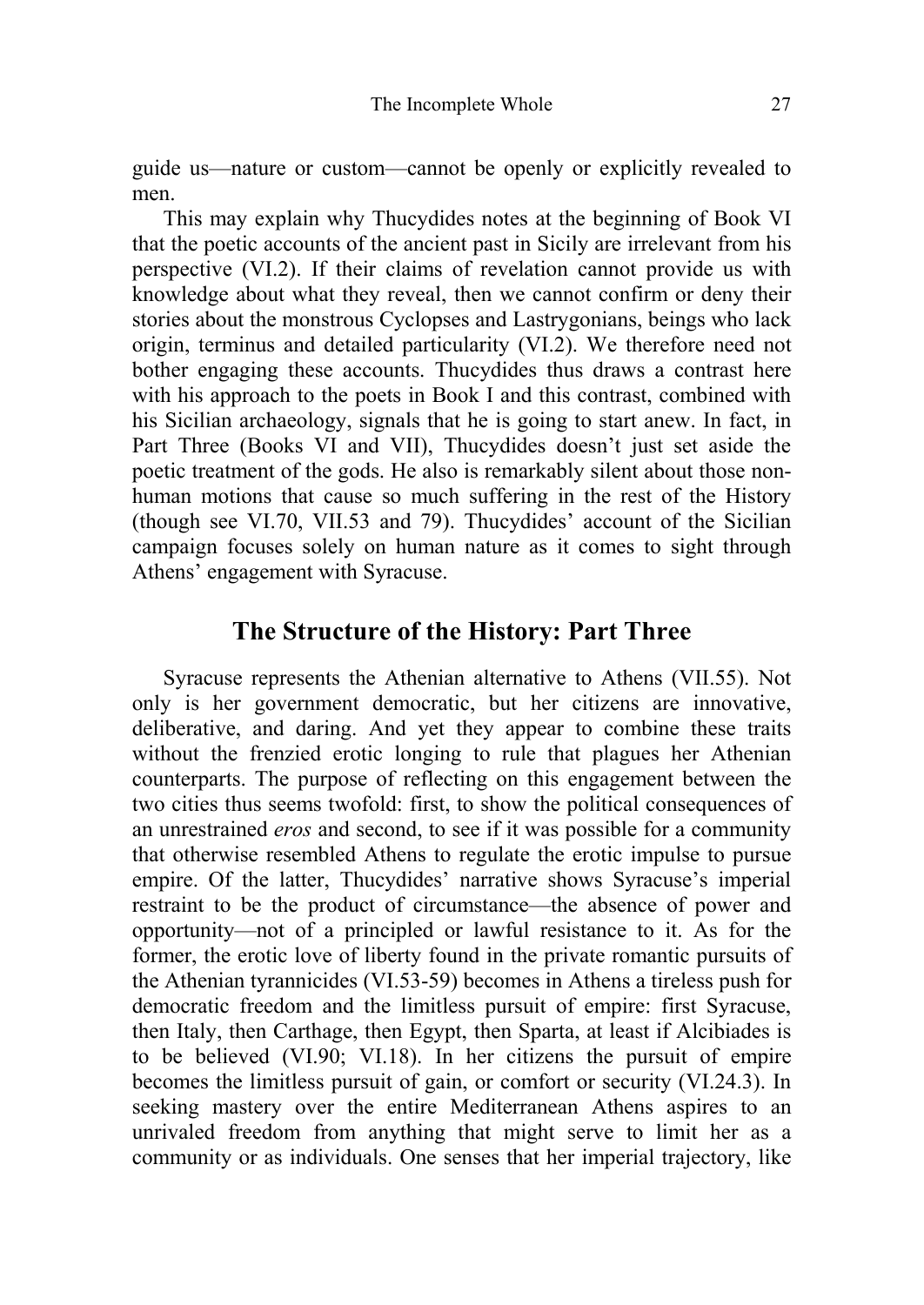that of Brasidas earlier, finds its logical conclusion in the transcendence of political life altogether.

Athens at its peak, *Periclean* Athens, proved so successful because it largely managed to respect and preserve the political distinctions—and the tensions between them—from which the city's political energies derived. But in pursuing the conquest of all of Sicily, Athens sought to overcome or disregard any such distinctions as unnecessary limits on its own erotic ambitions. The results of such an effort prove disastrous. Thus we see the Athenians, in their daring night attack on the heights above Syracuse, fail to take Epipolae because the darkness of the night and the similarity of human forms made it impossible for them to distinguish friend from foe (VII.44-45). The Doric language spoken by both armies also made it possible for the Sicilians to steal the watchword of the attackers and for the paeans sung by both sides to strike terror into the hearts of the Athenians. While the Athenians share a common speech and "forms" with their enemies, it is the failure to denote particulars—those details that give to speech and forms their political and human relevance (cf. VI.2)—that results in a defeat, and in some cases the self-destruction, of the Athenian force.

The disaster at Epipolae was followed by others. In an effort to save themselves, the Athenians attempt to "break out" of the Great Harbor. Thucydides describes their crushing defeat here, one determined as much by the hoplites on the decks of the triremes as by the triremes themselves, as a land-battle at sea. The defeated Athenians were thus forced to retreat over land, with troops suffering from dysentery brought on by their having encamped near a marshland; that is, their bodies were degraded by flux brought on by something that wasn't quite water or land (VII.47). And while his men suffered from too much flux, Nicias, by contrast, suffered from an insufficiency of motion (kidney stones). It is this same "Nician problem" that was responsible for the devastating loss of the fortifications and materiel at Plemmyrium (VII.74 and 4).

In an earlier effort to extend their siege works, the Athenians tried to cross the marsh by laying down doors and planks; the same material they once used to define and distinguish families from each other they now use for a common purpose: to overcome a categorical obfuscation found in nature (VI.101). The tactic worked and paved the way for (what should have been) the successful investment of Syracuse. Though Athens ultimately fails in Sicily, Thucydides' artistry tempts us here with the intriguing possibility that certain, well-defined political forms are critical to those particular distinctions that make our world intelligible. But the Athenians rejected these distinctions in their self-interested drive for gain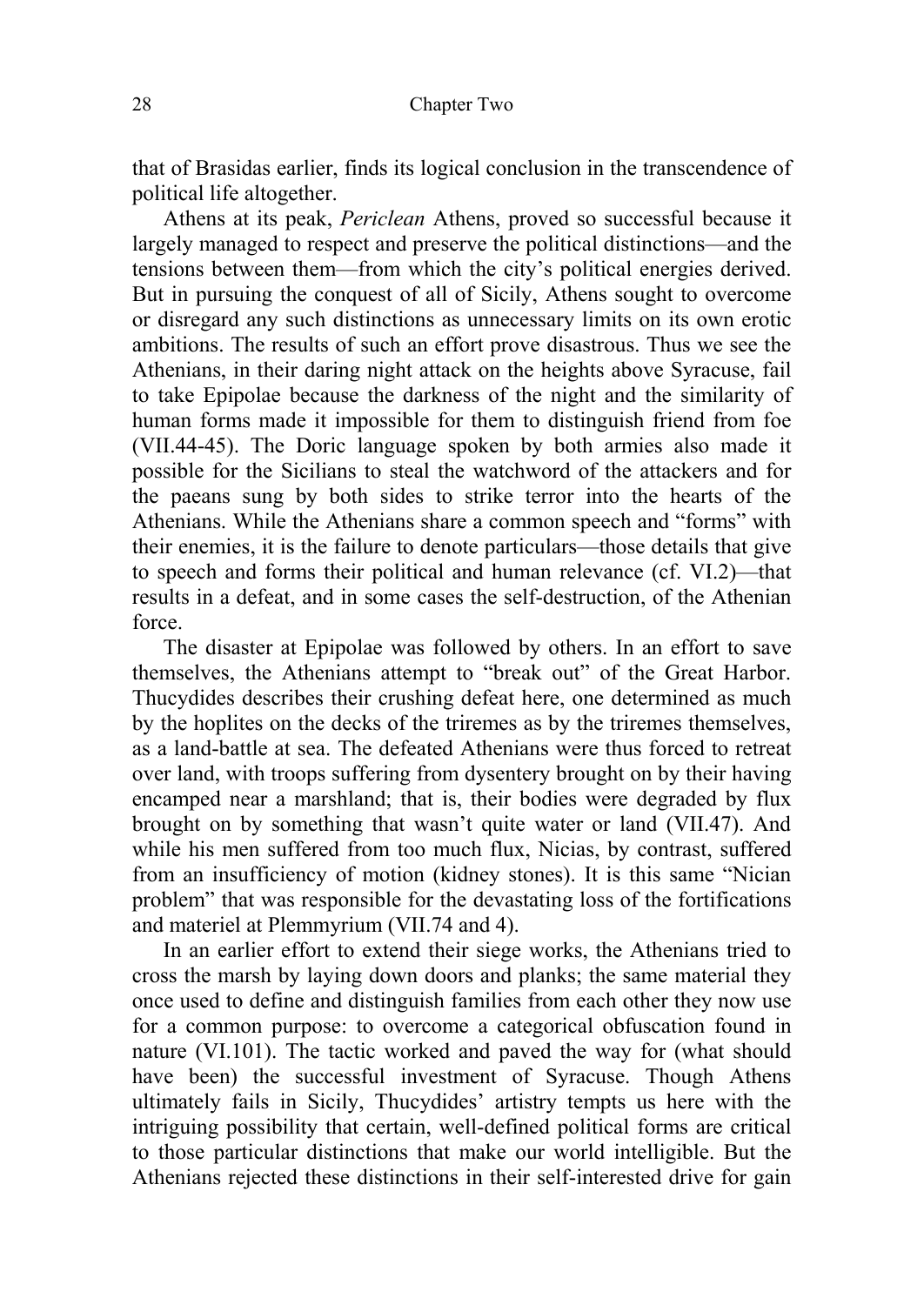and glory. It is perhaps fitting then that their final defeat in Sicily takes place at the Assinarus river where, Thucydides notes, their exhausted soldiers "fell in with no order" (VII.84.3) and in the ensuing chaos were butchered by their enemies; their selfish pursuits dissolve in an excess of motion that destroys both particularity and the wholes that particularity helps define.

None of this should come as a surprise. From the very beginning, the Sicilian campaign was predicated on an almost willful disregard of political distinctions. Thucydides tells us that the Athenians were ignorant of Sicily, of its size and its mixed Hellenic and barbarian population (VI.1.1; even its character as an *island*, VI.1.2), despite a long experience with the place (I.44.3, III.86.1, 90.2, 115.2, 115.5, IV.2 and IV.65). When the Athenians voted for the expedition to Sicily, our author quietly indicates that while "*eros* fell upon all alike" (VI.24.3) to set sail there was still a part of the city that silently objected (VI.24.4). Athens sees a unified whole where there is yet division. And this political blindness at home leads to strategic errors abroad. Thus, despite Nicias' reminders that the Athenians will need cavalry to counter the Sicilian horse (VI.20.4, 21.1), the Athenians only take *thirty horses* with their initial forces (VI.43), a decision made all the more shocking by the fact that Alcibiades, one of the commanding generals here, depended on horses for his own Olympic victory (VI.16.1). Like the Athenians, Alcibiades thinks he is more selfsufficient than he is; had he reflected more deeply on the character of his own Olympic victory, he might have seen that Athenian success in Sicily would have required the knights, that part of the community almost certainly opposed to the expedition. And yet to have recognized this and to have incorporated the knights into the expedition would have required the Athenians to limit what they hoped to achieve in light of their essentially fractured character as a political community. While the disaster in Sicily provides them with a brutal reminder of their limitations, such an experience does not lead them to moderate their hopes in the kind of wholeness that political life can provide. Thucydides' presentation of the end of the Athenian expedition to Sicily suggests that the Athenians' simply substitute their grasp of a regular and predictable nature (VI.70) with a cosmos whose gods, at this point, must appear to them as arbitrary and hence inscrutable (VII.53, VII.79; cf. VII.77 and VII.86). Athenian confidence is replaced by Athenian despair.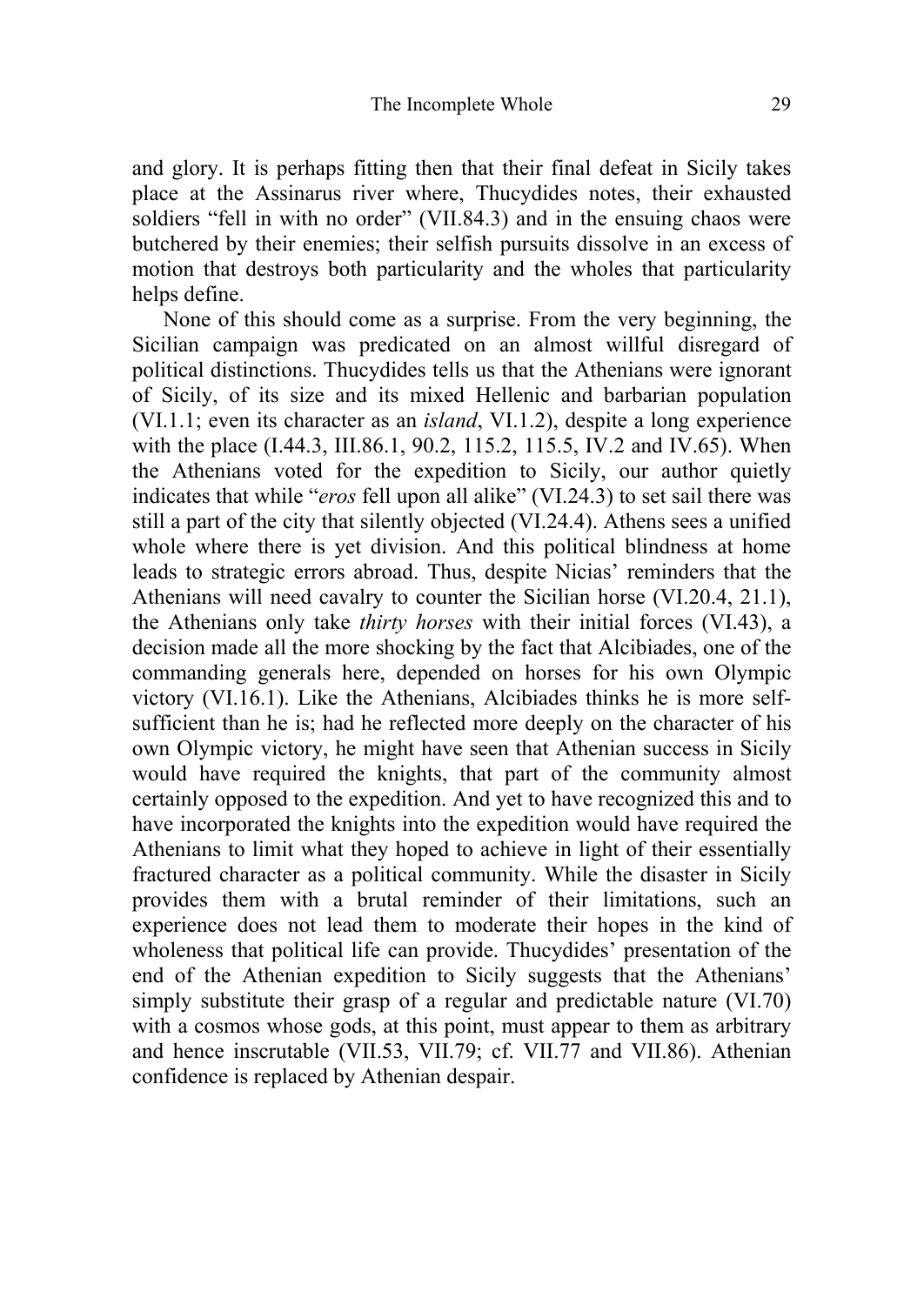#### **The Structure of the History: Part Four**

The destruction of the Athenian force in Sicily shows us the dangers to both politics and intelligibility of an erotic longing unrestrained by any limits, natural or divine. We thus leave this story impressed with the need for moral and intellectual limits. That need, combined with the History's critique of our ability to know and thus be guided by categorical wholes that exist in any pure or absolute sense, recommends to us a return to the kind of limits that one finds in Greek, and especially Athenian, political life. We make this return in Book VIII. Here Thucydides charts a course from a Spartan-like conception of moderation to a measured regime of The Five Thousand. In Sparta's three treaties with the Persians (VIII.17-18; 36- 37; 58), in the oligarchic Four Hundred at Athens (67, 70), and in Thucydides' revealing comments about Sparta's slave population (40), we see the brutality of "moderation" at work; all of these represent forceful efforts to put an end to the clash between particular interests, needs, and conceptions of what is good, just and noble. But at the end of the History the rule of such "violence" is replaced by a measured regime that joins together contentious parts of the city without privileging one part over the others. While not produced by force, it is worth observing here that such a measured balance was based on an experience with extreme necessity and not, say, the more traditional (i.e., religious) sources of law and order.

Given that The Five Thousand proved remarkably unstable, devolving into full-blown democracy not long after it was established, it is unlikely that Thucydides presents it as an example for other communities to follow. And yet his praise of this regime suggests that we are to take seriously its chief virtue and the encounter with necessity of which it is the product. Such an encounter required the Athenians to see things as they are and not as they wished them to be. In this case, that meant that parts of the community, if only temporarily, had to suspend their claim to rule over others on account of their worth or deserving, on account of their willingness to accept their limited place in the new political order. This new, refined view of Greekness can endure only if one works through the contradictory character of justice, the concern for which fuels the Athenian hopes for a world in which their superior goodness will be recognized and rewarded. But to acknowledge and accept the necessity of such contradictions is also to accept that we cannot hope to know wholes, categories or forms apart from the adventitious particulars that make them humanly relevant. It is to accept that we cannot get beyond political life the realm of contingency—if we hope to satisfy our concern to know "the clear truth" (I.20) about human affairs. And this means that our capacity to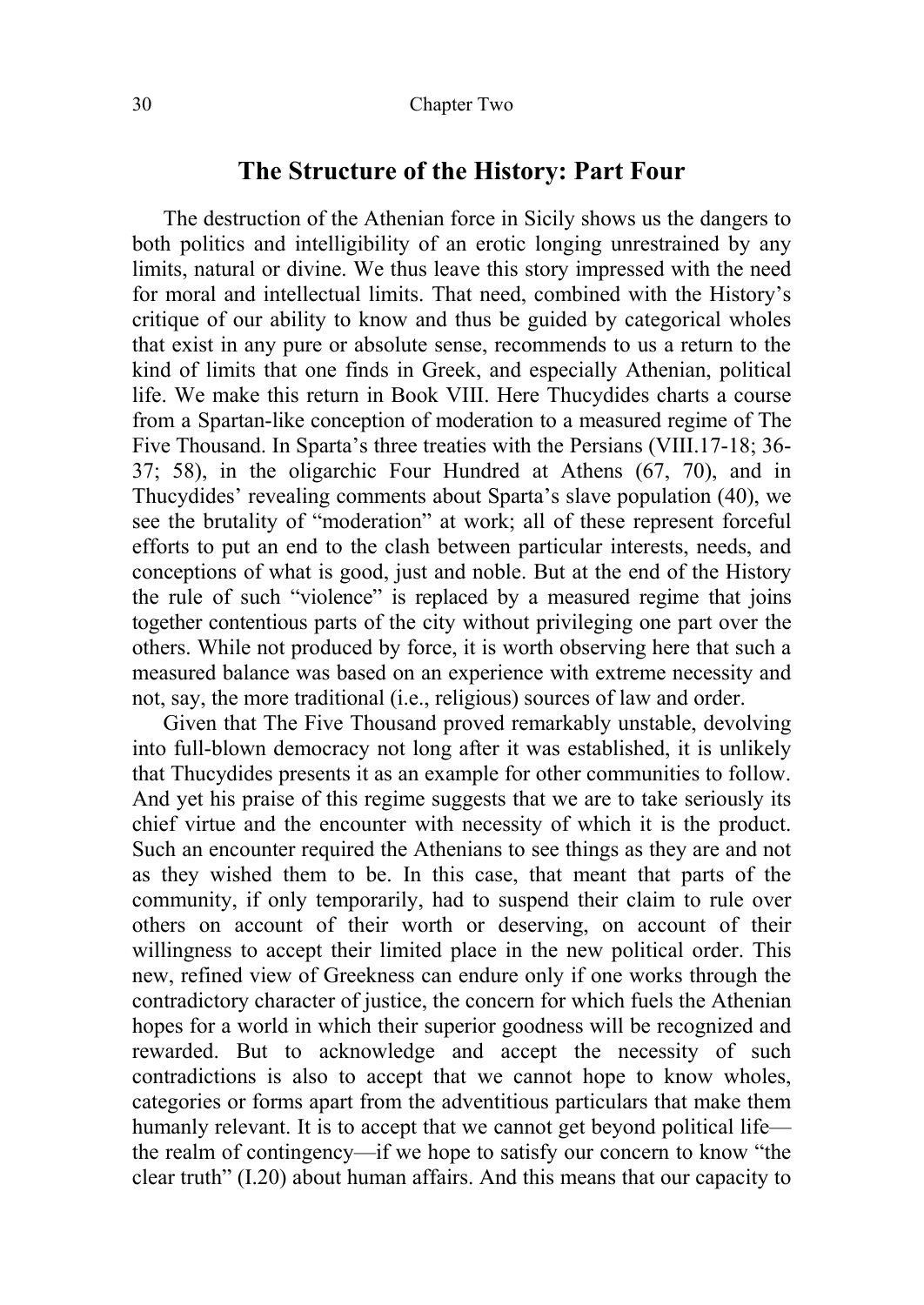know the world is conditioned by the very insight which occasioned such knowledge; the problematic character of Greekness provides us with both the means by which political life can be known for what it is and the character of that which is to be known.

 By being incomplete, the final sentence of the History reflects these insights into our inability to know wholes. And with its final word it brings to a close the "twin frame" that opened the work, one possible interpretation of which is that reason (i.e., "Thucydides") is itself a form of generation (i.e., "Artemis"). Or to put it differently, perhaps the kind of reason embodied in Greekness generates the intelligible conditions on the basis of which the world can be known and thus can *be* fully. This interpretive suggestion can only be raised here. But its possibility should invite us to think more deeply about the artistry at work in the History and the artful product in which it issues. Thucydides' emphasis on Greekness and its fragility, a fragility reflected in its genesis and decay in the History's opening and closing, do not lead him to despair of an enduring and intelligible order to human nature. It simply means that if we are to access this order and intelligibility, then we require particularly "Greek" manifestations of our humanity to come into existence. Human wisdom it seems requires the presence of a particular kind of politics, one which Thucydides experienced for himself and which he allows us to experience in the artfully structured pages of his History.

#### **Works Cited**

- Ahrensdorf, Peter. 2000. "The Fear of Death and the Longing for Immortality: Hobbes and Thucydides on Human Nature and the Problem of Anarchy." *American Political Science Review* 94, no. 3: 579-93.
- Burns, Timothy. 2010. "What War Discloses." In *Recovering Reason: Essays in Honor of Thomas L. Pangle*, edited by Timothy Burns, 31- 52. Chicago: University of Chicago Press.
- —. 2011. "The Virtue of Thucydides' Brasidas." *The Journal of Politics* 73, no. 2: 508-23.
- Dobski, Bernard J. 2007. "Thucydides and the Soul of Victory: Olympic Politics in the Peloponnesian War." In *Socrates: Reason or Unreason as the Foundation of European Identity*, edited by Ann Ward, 98-111. Newcastle, UK: Cambridge Scholars Press.
- —. 2010. "Thucydides' Philosophic Turn to Causes." *Interpretation: A Journal of Political Philosophy* 37, no. 2 (winter): 123-55.